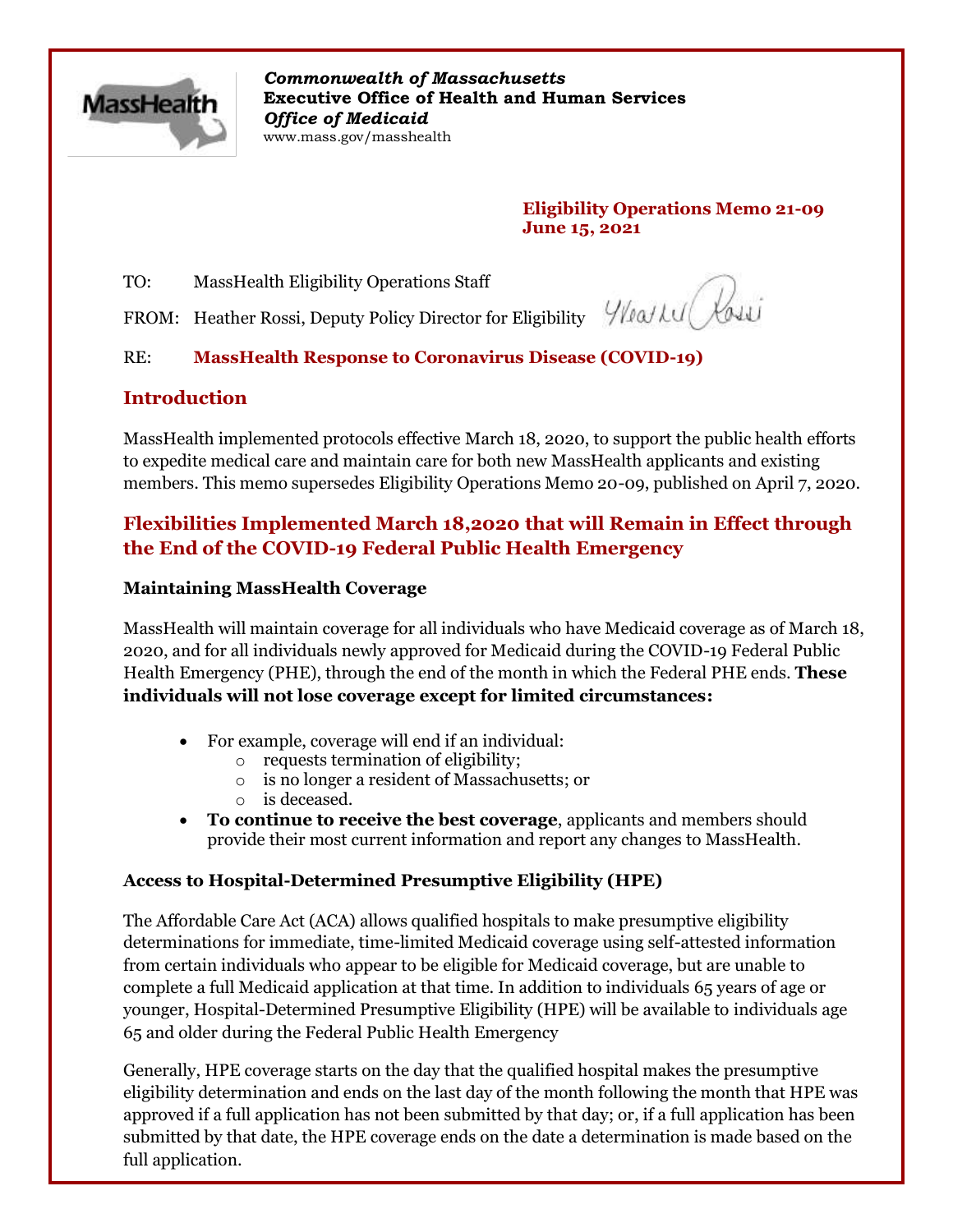### **Fair Hearings**

Individuals will have up to 120 days, instead of the standard 30 days, to request a fair hearing for member eligibility–related concerns.

### **One-time Deductible Hardship Waiver**

Individuals who have been assessed a one-time deductible to establish eligibility for MassHealth CommonHealth may request a temporary waiver of the deductible due to financial hardship during the COVID-19 Federal PHE.

### **Retroactive Eligibility for Individuals Younger than Age 65**

Upon request, any individuals younger than age 65 who applied for MassHealth on or after March 1, 2020, will receive retroactive coverage if they would have been eligible, as early as the first day of the third calendar month before the month of application, but no earlier than March 1, 2020.

### **Premium Hardship Waiver**

Effective July 1, 2021, the Premium Hardship Waiver has been enhanced to include longer timeframes, consideration of previous and prospective bills, and expansion of the waiver to CommonHealth members. All details related to the Premium Hardship Waiver can be viewed under MassHealth regulation 130 CMR 506.011.

## **Flexibilities that are Expiring**

#### **Self-attestation for Eligibility Factors**

As of **September 15, 2021**, MassHealth will no longer accept self-attestation for certain eligibility factors that were temporarily allowed during the public health emergency, such as:

- Residency
- Disability
- Income
- **Assets**

## **For MassHealth Applicants**

If applicants live in the community and are younger than 65 years old, or are the caretaker for a child younger than 19 years old, they can apply

- Online a[t www.mahealthconnector.org;](http://www.mahealthconnector.com/)
- Over the telephone at (800) 841-2900; TTY: (800) 497-4648; or
- Using a paper application, available at [www.mass.gov/doc/massachusetts-application-for](http://www.mass.gov/doc/massachusetts-application-for-health-and-dental-coverage-and-help-paying-costs-0/download)[health-and-dental-coverage-and-help-paying-costs-0/download.](http://www.mass.gov/doc/massachusetts-application-for-health-and-dental-coverage-and-help-paying-costs-0/download)